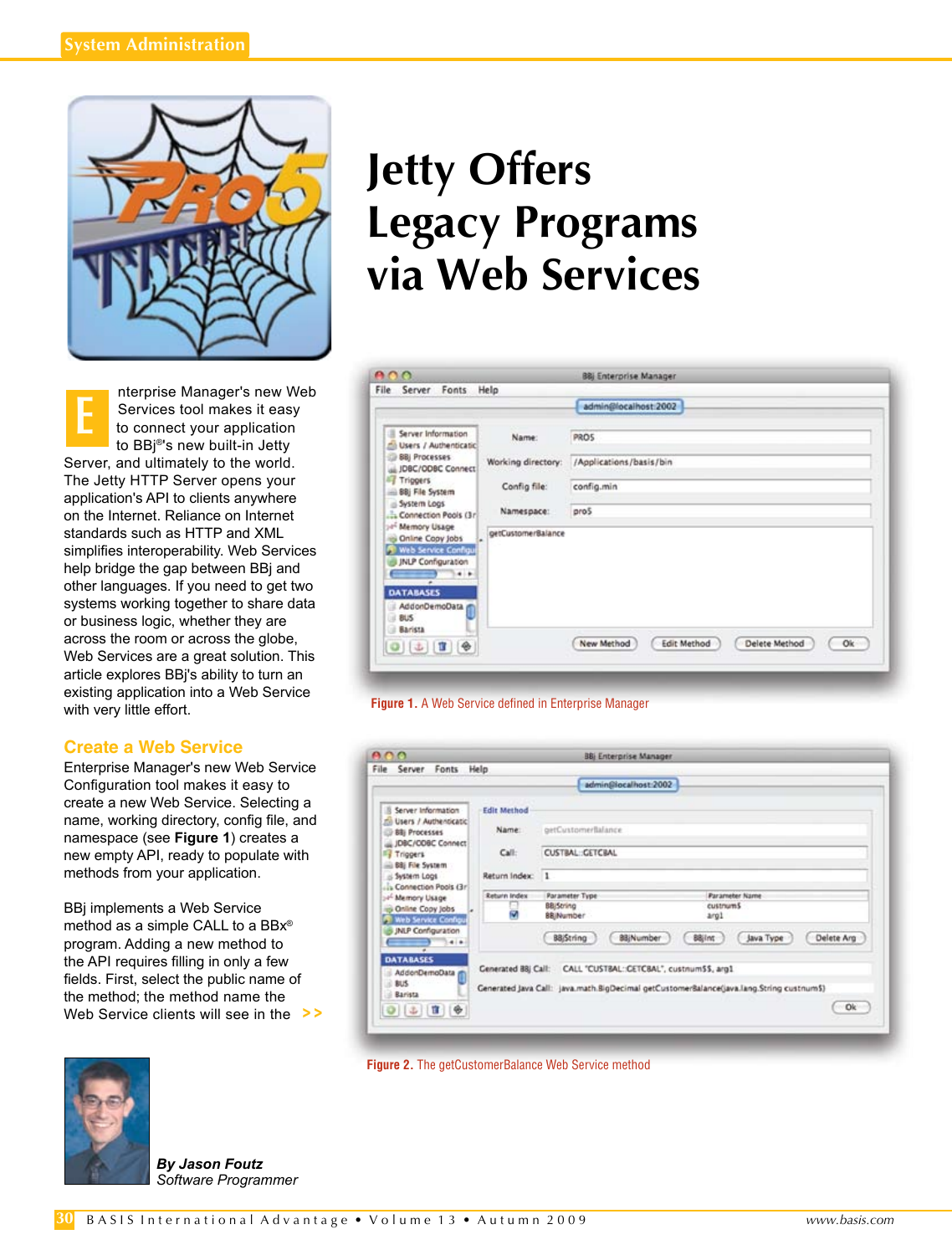public API for your Web Service. This example uses "PRO5" as the name of the Web Service, and getCustomerBalance as the method name, a long name to help users of the service determine the purpose of the method. Next, provide the name of any BBx program that includes an ENTER statement. The CUSTBAL program looks up customer balances. Add the CALL arguments the client should provide. The GETCBAL entry point requires a BBjString to identify the customer, and a BBjNumber to report the current balance. In BBx, all the variables of an ENTER statement are visible to the calling program, but a Web Service method may only return one variable to the client. Selecting a check box next to one of the listed types will instruct the Web Service method to use the argument at that position as the return value, as shown in **Figure 2**.

The Web Service named "PRO5" in the configuration dialogs defines a getCustomerBalance method. Any valid BBx program can provide the implementation of this method. The CUSTBAL program defines an entry point, GETCBAL that looks up customer balances, as shown in **Figure 3**.

# **Publish the Web Service**

A Web Service does not provide any value unless the world can reach it. To make the "PRO5" Web Service available, you must publish the Web Service. In BBj, publishing the service makes the API available using the embedded Jetty Web Server. An XML document called a WSDL document exposes the Web Service API and associated information to Web Services tools of any programming language. To retrieve the WSDL document, simply use a Web browser to navigate to [http://localhost:8888/webservice/PRO5?wsdl.](http://localhost:8888/webservice/PRO5?wsdl)  An example of the document generated for the "PRO5" service appears in **Figure 4**.

As mentioned above, Jetty, a small and efficient Web Server, makes the Web





#### - <definitions targetNamespace="pro5" name="PRO5Scrvice"> <import namespace="http://bbjgcnerated/" location="http://localhost:8888/webservice/PRO5?wsdl=1"/> - <br />
chinding name="PRO5ScrviccPortBinding" type="ns1:PRO5"> <soap:binding transport="http://schemas.xmlsoap.org/soap/http" style="document"/> - <operation name="gctCustomcrBalance"> <soap:operation soapAction=""/>  $-\langle$ input $\rangle$ <soap:body use="literal"/>  $\langle$ input $\rangle$  $-$ < $output$ > <soap:body use="literal"/> </output> </operation> </binding> - <service name="PRO5Scrvice"> - <port name="PRO5ScrvicePort" binding="tns:PRO5ScrvicePortBinding"> <soap:address location="http://localhost:8888/webservice/PRO5"/> </port> </service> </definitions>

#### **Figure 4.** The WSDL served by BBj



**Figure 5.** Create Web Service clients

Service available. Because Jetty uses standard technologies, both system and network administrators understand how to configure their systems and networks to provide access to it. Developers could write a custom networking protocol, client, and server in BBj, but such an implementation is challenging at best. Using the standard tools, technologies, protocols, and automatic features provided by BBj reduces the difficulty both for developers and administrators.

# **Consume the Web Service in BBj**

The Web Service is published and now waiting for a client to connect. The next logical step is to write a client that uses the WSDL document to provide an API for a Web Service client to use.

Java provides tools to automatically generate Java code to provide the Web Service API described by the WSDL document. Sun-derived JDK implementations provide this ability in a tool called wsimport, located in the **jdk/bin** directory. Issue the command in **Figure 5** to generate a set of Java classes.

These classes connect to your application, allowing BBj programs **> >**